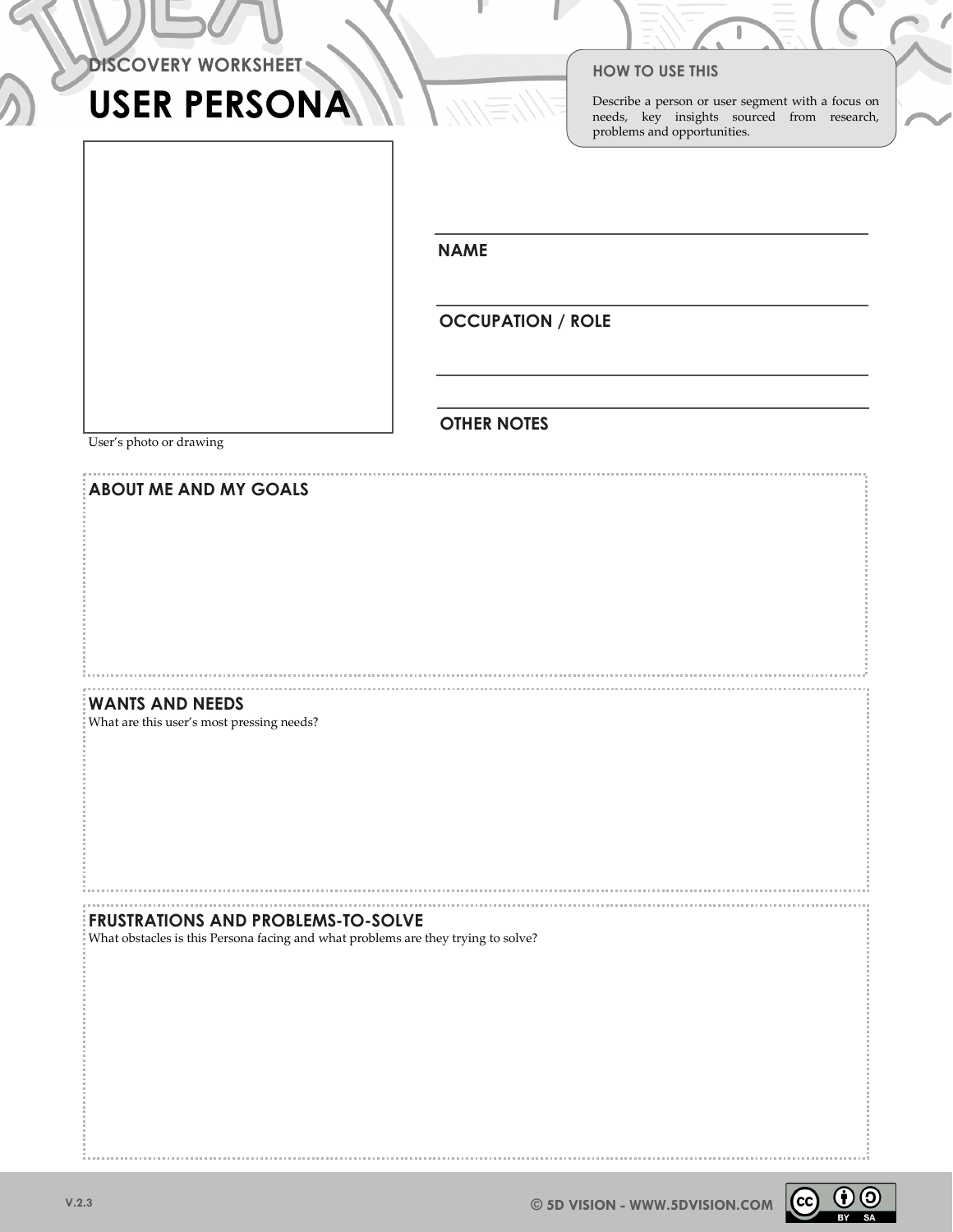| <b>DISCOVERY WORKSHEET</b> |
|----------------------------|
|----------------------------|

# USER PERSONA

### HOW TO USE THIS

Describe a person with a focus on needs, painpoints, and contradictions between what they say, feel, think, and do.

NAME

OCCUPATION / ROLE

## ABOUT ME AND MY GOALS

User's photo or drawing